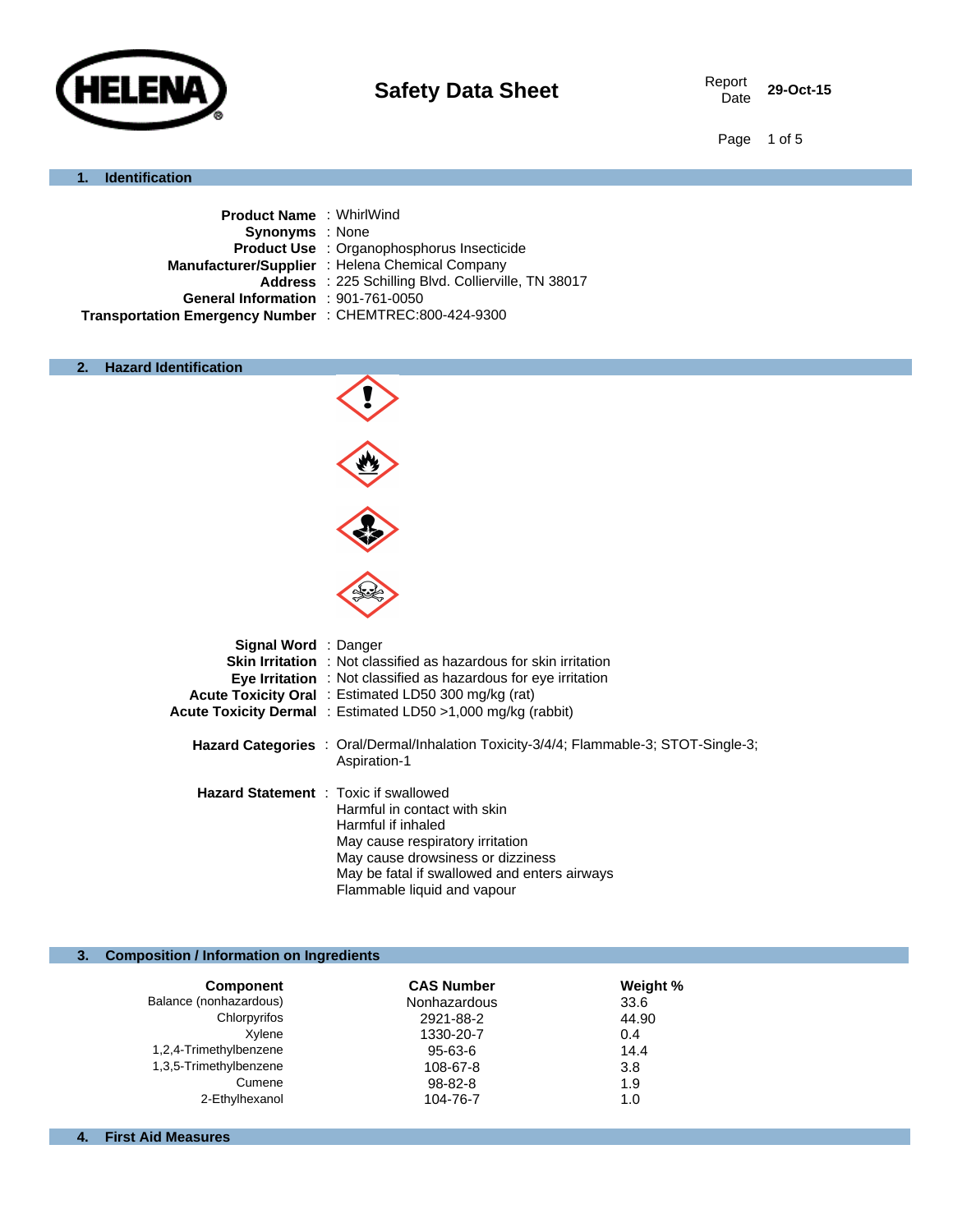

ı

# **Safety Data Sheet** Report Report

29-Oct-15

Page 2 of 5

|                                        | <b>Eye</b> : Immediately flush eyes with water for 15 minutes. Consult a physician.<br><b>Skin</b> : Immediately wash affected area with plenty of soap and water. Remove<br>contaminated clothing and shoes. Launder clothing before reuse. Destroy and<br>dispose of contaminated shoes or other leather articles. |
|----------------------------------------|----------------------------------------------------------------------------------------------------------------------------------------------------------------------------------------------------------------------------------------------------------------------------------------------------------------------|
|                                        | Inhalation : Remove to fresh air. If not breathing, give artificial respiration, preferably mouth<br>to mouth.                                                                                                                                                                                                       |
|                                        | <b>Ingestion</b> : Call a physician or poison control center immediately. Do not induce vomiting as<br>this may cause aspiration. Do not give anything by mouth to an unconscious<br>person.                                                                                                                         |
| Indication of Immediate Medical        | : Chlorpyrifos is a cholinesterase inhibitor. Treat symptomatically. Atropine, only                                                                                                                                                                                                                                  |
| <b>Attention and Special Treatment</b> | by injection, is the preferable antidote. Treatment of exposure should be                                                                                                                                                                                                                                            |
| Needed                                 | directed at control of the symptoms and the clinical condition of the patient.                                                                                                                                                                                                                                       |
| 5.<br><b>Fire Fighting Measures</b>    |                                                                                                                                                                                                                                                                                                                      |
|                                        |                                                                                                                                                                                                                                                                                                                      |

|                                | <b>Extinguishing Media</b> : Foam, carbon dioxide and dry chemical.                                           |
|--------------------------------|---------------------------------------------------------------------------------------------------------------|
|                                | <b>Specific Hazards Arising from the</b> : Toxic, irritating gases may be formed under fire conditions. Rapid |
| Chemical                       | decomposition above 320-392 Deg. F. can occur. Violent rupture due to                                         |
|                                | over-pressurization may occur during fire.                                                                    |
| <b>Special Fire Fight Proc</b> | : Use positive-pressure self-contained breathing apparatus and full protective<br>clothing.                   |

### **6. Accidental Release Measures**

| <b>Personal Precautions</b>                                        | : No smoking in spill area. Vapor explosion hazard. Keep out of sewers. Eliminate<br>all sources of ingnition in vicinity of spill or released vapor to avoid fire or<br>explosion. Isolate area. Keep unnecessary and unprotected personnel from<br>entering the area. Keep upwind of spill. Keep personnel out of low areas.<br>Ventilate area. |
|--------------------------------------------------------------------|---------------------------------------------------------------------------------------------------------------------------------------------------------------------------------------------------------------------------------------------------------------------------------------------------------------------------------------------------|
| <b>Protective Equipment</b>                                        | : Splashproof goggles or face shield, impervious gloves, impervious apron and<br>footwear. Use organic vapor cartridge with particulate pre-filter. Eyewash and<br>emergency shower should be available in work area.                                                                                                                             |
| <b>Emergency Procedures</b>                                        | : Prevent spills from entering into soil, ditches, sewers, waterways and/or<br>groundwater. Contain spilled material if possible.                                                                                                                                                                                                                 |
| <b>Methods and Materials for</b><br><b>Containment and Cleanup</b> | : Absorb small spills with material such as clay, dirt, or sand. Sweep up. Collect in<br>suitable and properly labeled containers. For large spills, pump with<br>exposion-proof equipment. If available, use foam to smother or suppress.                                                                                                        |

| <b>Handling and Storage</b>          |                                                                                                                                                                                                                                                                                                                                                                                          |
|--------------------------------------|------------------------------------------------------------------------------------------------------------------------------------------------------------------------------------------------------------------------------------------------------------------------------------------------------------------------------------------------------------------------------------------|
|                                      |                                                                                                                                                                                                                                                                                                                                                                                          |
| <b>Precautions for Safe Handling</b> | : Keep out of reach of children. Do not contaminate water, food, feed or other<br>material by storage, handling or disposal. If container is damaged or spillage<br>occurs, use product immediately or dispose of product and damaged container<br>in accordance with applicable regulations.                                                                                            |
| <b>Conditions for Safe Storage</b>   | Store in original container in secured, dry pesticide storage area. Prevent<br>cross-contamination with other pesticides and fertilizers. Do not store above 100<br>Degrees F. for extended periods of time. Storage below 20 Degrees F. may<br>result in formation of crystals. If product crystallizes, store at 50 Degrees F. to<br>70 Degrees F. and agitate to redissolve crystals. |

### **8. Exposure Controls / Personal Protection**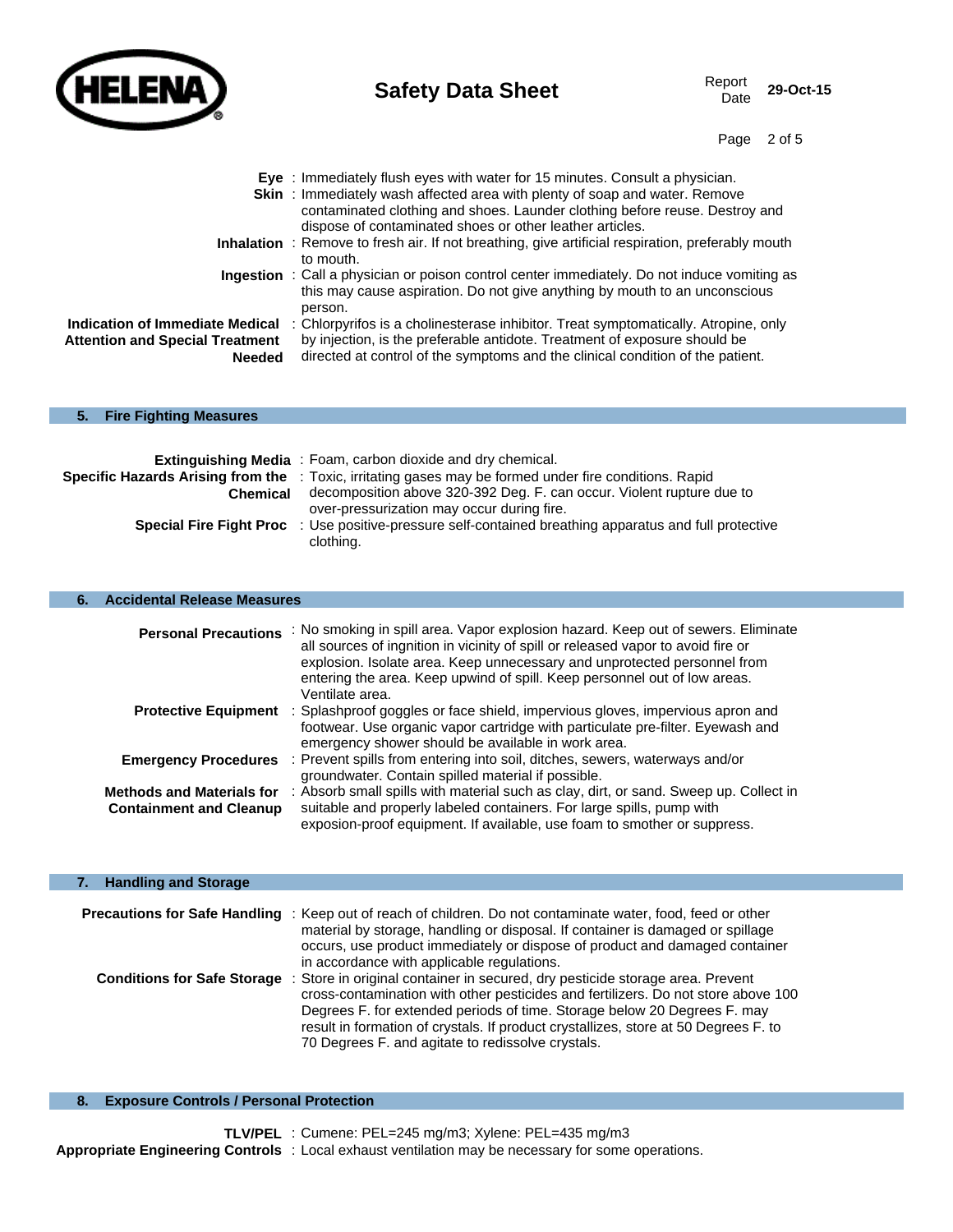

29-Oct-15

Page 3 of 5

**Personal Protective Equipment** : Splashproof goggles or face shield, impervious gloves, impervious apron and footwear. Use organic vapor cartridge with particulate pre-filter. Eyewash and emergency shower should be available in work area.

# **9. Physical and Chemical Properties**

| Odor/Appearance                                                              | : Red liquid with aromatic odor.                               |
|------------------------------------------------------------------------------|----------------------------------------------------------------|
| <b>Flash Point, ºF</b> : 41 Degrees C.                                       |                                                                |
| Boiling Point, <sup>o</sup> F : 143 Degrees C.                               |                                                                |
| Melting Point(Freezing point), <sup>o</sup> C : No information found         |                                                                |
| Vapor Pressure, mm Hg @ 20 °C : No test data available                       |                                                                |
|                                                                              | Vapor Density : No test data available                         |
| <b>Solubility in Water : Emulsifiable</b>                                    |                                                                |
|                                                                              | <b>Molecular Formula</b> : Not applicable, formulated mixture. |
| Density, g/mL @ 25 °C : 1.014-1.034                                          |                                                                |
| <b>Evaporation Rate(Butyl Acetate <math>=</math>: No test data available</b> |                                                                |
| 1)                                                                           |                                                                |
| <b>Octanol/Water Partition</b>                                               | : No data available for this product.                          |
| <b>Coefficient</b>                                                           |                                                                |
|                                                                              | pH : 4.3                                                       |
| <b>Flammable Limits (approximate</b>                                         | $: 1\%$ (LFL); 6% (UFL)                                        |
| volume % in air)                                                             |                                                                |
| Auto-ignition Temperature : Not determined                                   |                                                                |
| <b>Decomposition temperature</b> : No test data available                    |                                                                |

#### **10. Stability and Reactivity**

| <b>Chemical Stability : Stable</b>               | <b>Reactivity</b> : Not reactive under conditions of normal use.                                                                                                                                                                          |
|--------------------------------------------------|-------------------------------------------------------------------------------------------------------------------------------------------------------------------------------------------------------------------------------------------|
|                                                  | Hazardous Decomposition : Decomposition products can include, and are not limited to, hydrogen chloride,                                                                                                                                  |
| <b>Products</b>                                  | organic sulfides, sulfur dioxide. Toxic gases are released.                                                                                                                                                                               |
| <b>Hazardous Polymerization</b> : Will not occur |                                                                                                                                                                                                                                           |
|                                                  | Conditions to Avoid: Unstable at elevated temperatures. Avoid termperatures above 70 Degrees C.<br>Active ingredient decomposes at elevated temperatures. Generation of gas<br>during decomposition can cause pressure in closed systems. |
|                                                  | Incompatible Materials : Avoid contact with oxidizing materials. Avoid contact with brass, strong acids.                                                                                                                                  |

### **11. Toxicological Information**

| Acute Toxicity (Oral LD50) : Estimated LD50 300 mg/kg (rat). Toxic if swallowed.<br>Acute Toxicity (Dermal LD50) : Estimated LD50 >1,000 mg/kg (rabbit). Harmful in contact with skin.<br>Acute Toxicity Inhalation LC50 : Estimated LC50 > 2 mg/L, 4-hour aerosol. Harmful if inhaled. May cause<br>drowsiness or dizziness. |
|-------------------------------------------------------------------------------------------------------------------------------------------------------------------------------------------------------------------------------------------------------------------------------------------------------------------------------|
| <b>Likely Routes of Exposure</b> : Inhalation, ingestion, skin absorption                                                                                                                                                                                                                                                     |
| <b>Skin Irritation</b> : Not classified as hazardous for skin irritation.                                                                                                                                                                                                                                                     |
| <b>Eve Irritation</b> : Not classified as hazardous for eye irritation.                                                                                                                                                                                                                                                       |
| <b>Skin Sensitization</b> : Not a skin sensitizer (Guinea pig).                                                                                                                                                                                                                                                               |
| <b>Carcinogenic</b> : Cumene, a minor component, caused cancer in laboratory animals. Relevance<br>to humans is unknown.                                                                                                                                                                                                      |
| Chronic Effects : Excessive exposure may cause organophosphate-type cholinesterase inhibition.<br>Signs and symptoms of excessive exposure are headache, dizziness,<br>incoordination, muscle twitching, tremors, nausea, abdominal cramps, diarrhea,<br>sweating or pinpoint pupils.                                         |
| <b>Other Hazards</b> : Aspiration hazard. May be fatal if swallowed and enters airways. May cause<br>respiratory irritation.                                                                                                                                                                                                  |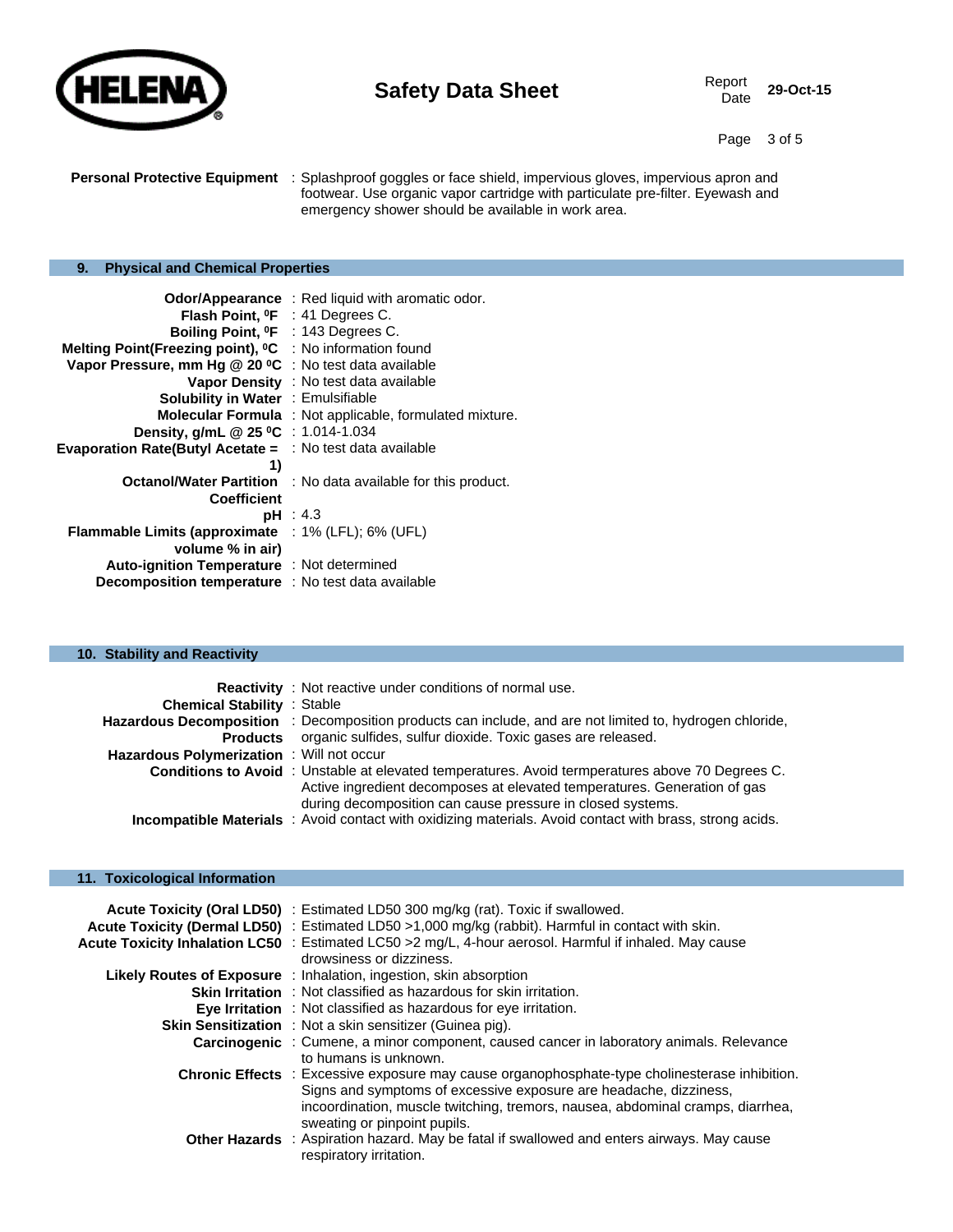

Page 4 of 5

| 12. Ecological Information                                           |                                                                                                                                                                                                                                                                                                                                                                                                                                                      |  |
|----------------------------------------------------------------------|------------------------------------------------------------------------------------------------------------------------------------------------------------------------------------------------------------------------------------------------------------------------------------------------------------------------------------------------------------------------------------------------------------------------------------------------------|--|
|                                                                      | <b>Ecotoxicity</b> : Chlorpyrifos is very highly toxic to aquatic organisms on an acute basis<br>(LC50/EC50 < 0.1 mg/L in the most sensitive species). Highly toxic to birds on a<br>dietary basis (LC50 between 50 and 500 ppm).                                                                                                                                                                                                                    |  |
|                                                                      | Persistence and Degradability : Biodegradation under aerobic laboratory conditions is below detectable limits<br>(BOD20 or BOD28/ThOD < 2.5%).                                                                                                                                                                                                                                                                                                       |  |
|                                                                      | Bioaccumulative Potential : Low to moderate, based on individual components.                                                                                                                                                                                                                                                                                                                                                                         |  |
|                                                                      | Mobility in Soil: Mobility in soil is from immobile to medium, based on individual components.<br>Other Adverse Effects : No information available.                                                                                                                                                                                                                                                                                                  |  |
|                                                                      |                                                                                                                                                                                                                                                                                                                                                                                                                                                      |  |
| 13. Disposal Considerations                                          |                                                                                                                                                                                                                                                                                                                                                                                                                                                      |  |
| <b>Waste Disposal Method</b>                                         | : This material must be disposed of according to Federal, State or Local<br>procedures under the Resource Conservation and Recovery Act.                                                                                                                                                                                                                                                                                                             |  |
| 14. Transport Information                                            |                                                                                                                                                                                                                                                                                                                                                                                                                                                      |  |
|                                                                      |                                                                                                                                                                                                                                                                                                                                                                                                                                                      |  |
|                                                                      | UN Proper Shipping Name : RQ, Organophosphorus Pesticide, Liquid, Toxic, Flammable, (Chlorpyrifos,<br>Aromatic Naphtha)                                                                                                                                                                                                                                                                                                                              |  |
|                                                                      | <b>Transport Hazard Class</b> : Toxic (6.1), subsidiary Flammable (3)                                                                                                                                                                                                                                                                                                                                                                                |  |
| <b>UN Identification Number : UN3017</b><br>Packaging Group : PG III |                                                                                                                                                                                                                                                                                                                                                                                                                                                      |  |
|                                                                      | <b>Environmental Hazards</b> : Marine Pollutant (>/=110 gallons in single package)                                                                                                                                                                                                                                                                                                                                                                   |  |
|                                                                      | <b>Transport in Bulk</b> : Marine Pollutant (>/=110 gallons in single package)                                                                                                                                                                                                                                                                                                                                                                       |  |
| <b>Transportation</b>                                                | <b>Special Precautions for</b> : ERG # 131; Reportable Quantity (chlorpyrifos) = $1$ lb/4.03 gallons.                                                                                                                                                                                                                                                                                                                                                |  |
| Freight Classification : See Shipping Name                           |                                                                                                                                                                                                                                                                                                                                                                                                                                                      |  |
|                                                                      |                                                                                                                                                                                                                                                                                                                                                                                                                                                      |  |
| 15. Regulatory Information                                           |                                                                                                                                                                                                                                                                                                                                                                                                                                                      |  |
| <b>National Fire Protection :</b><br><b>Association Rating</b>       |                                                                                                                                                                                                                                                                                                                                                                                                                                                      |  |
|                                                                      | Health:<br>2<br>Fire: $2$<br>Reactivity: 1                                                                                                                                                                                                                                                                                                                                                                                                           |  |
| S.A.R.A Title III Hazard :                                           | Rating Level: (4-Extreme, 3-High, 2-Moderate, 1-Slight, 0-Minimum)                                                                                                                                                                                                                                                                                                                                                                                   |  |
| <b>Classification (Yes/No)</b>                                       |                                                                                                                                                                                                                                                                                                                                                                                                                                                      |  |
|                                                                      | Immediate (Acute) Health: Y<br>Delayed (Chronic) Health: Y                                                                                                                                                                                                                                                                                                                                                                                           |  |
|                                                                      | Sudden Release of N                                                                                                                                                                                                                                                                                                                                                                                                                                  |  |
|                                                                      | Pressure:                                                                                                                                                                                                                                                                                                                                                                                                                                            |  |
|                                                                      | Fire: Y<br>Reactive: N                                                                                                                                                                                                                                                                                                                                                                                                                               |  |
|                                                                      |                                                                                                                                                                                                                                                                                                                                                                                                                                                      |  |
|                                                                      | FIFRA Information : This Chemical is a pesticide product registered by the Environmental Protection Agency and is<br>subject to certain labelling requirements under federal pesticide law. These requirements differ<br>from the classification criteria and hazard information required for safety data sheets, and for<br>workplace labels of non-pesticide chemicals. Following is the hazard information as required on<br>the pesticide label: |  |
| EPA Registration Number : 62719-220-5905                             |                                                                                                                                                                                                                                                                                                                                                                                                                                                      |  |
| <b>FIFRA Signal Word</b><br><b>FIFRA Label Statement</b>             | : Warning<br>: May be fatal if swallowed.                                                                                                                                                                                                                                                                                                                                                                                                            |  |
| <b>FIFRA Label Statement</b>                                         | : Harmful if absorbed through skin.                                                                                                                                                                                                                                                                                                                                                                                                                  |  |